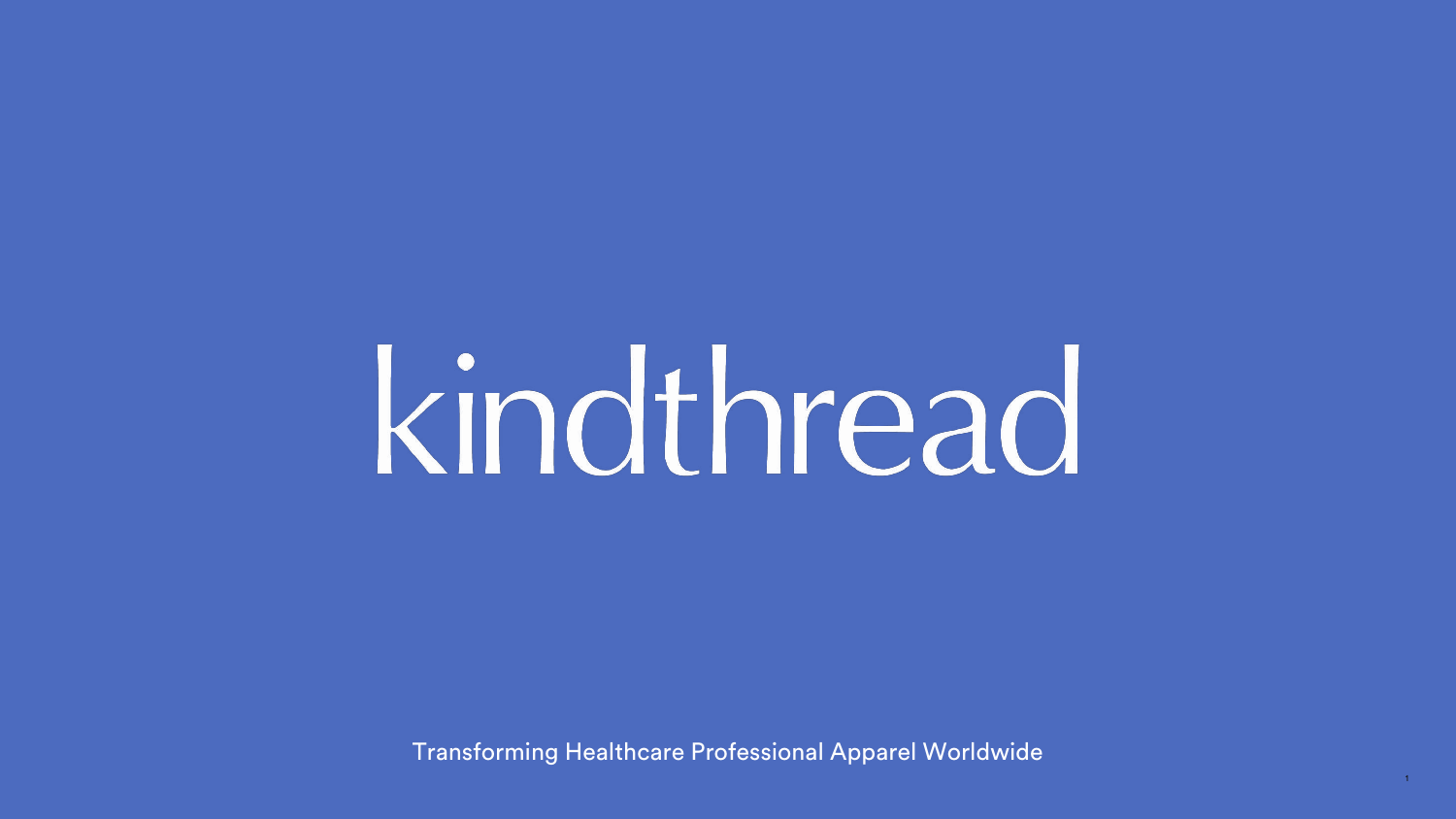## kindthread

is a modern, digitally-forward, product-focused and customer-obsessed organization, dedicated to serving healthcare professionals while driving positive community impact.

We are a new solution to the healthcare apparel industry with a commitment to supporting healthcare professionals through our portfolio of brands and superior service.

Together, we will offer an unprecedented curation of product service and experience

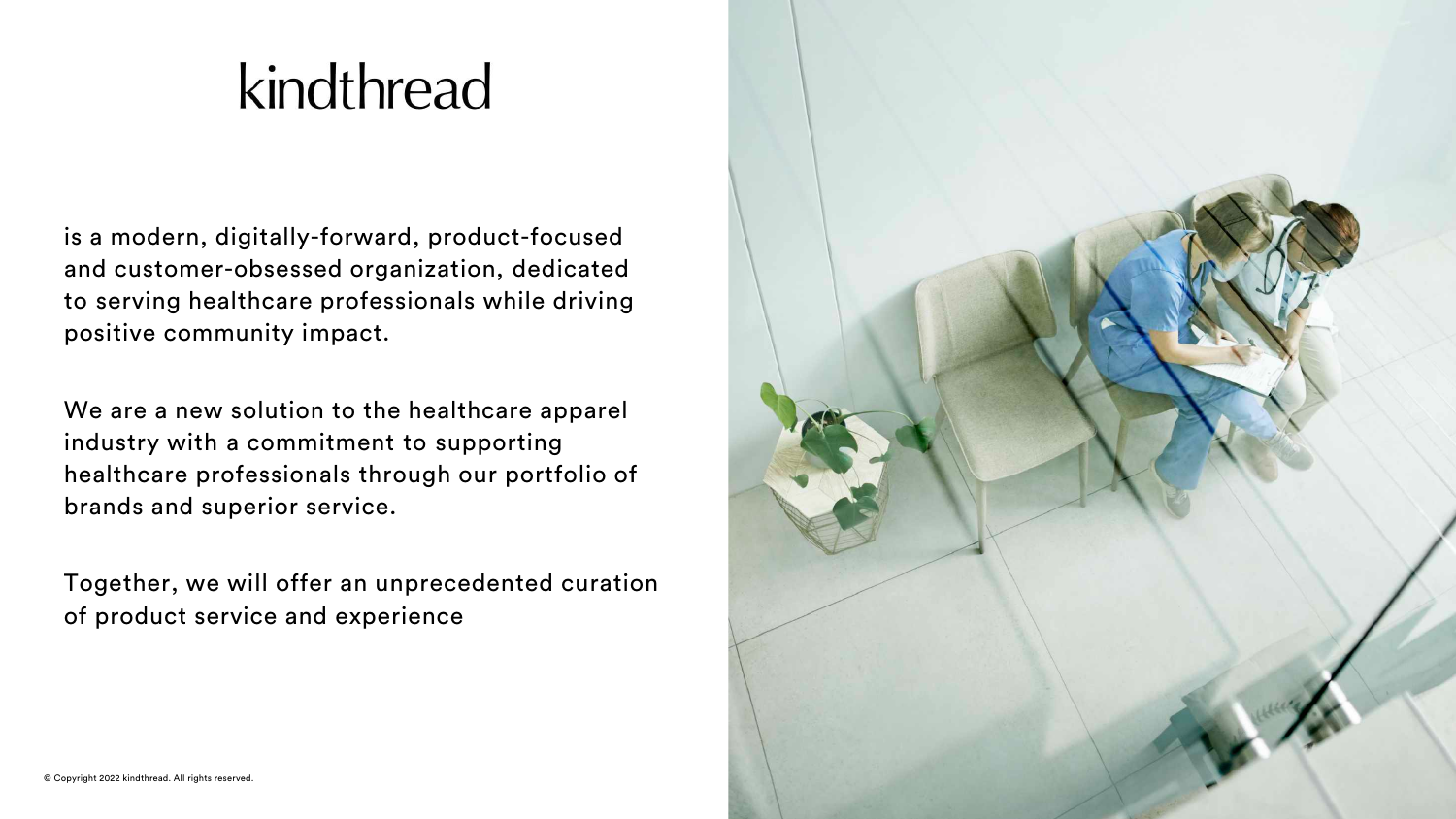#### KIND

Is the attitude, warmth, and sentiment of the leaders we aspire to be and the customers we serve.

THREAD Refers to the product, service and experience -- the quality, design integrity and craftsmanship -- as well as the common thread that connects the company and everything we do from here forward.





## Kindthread weaves us all together

Creating consistency to how we treat and respect one another, communicate transparently, and unite around our progressive approach to the industry.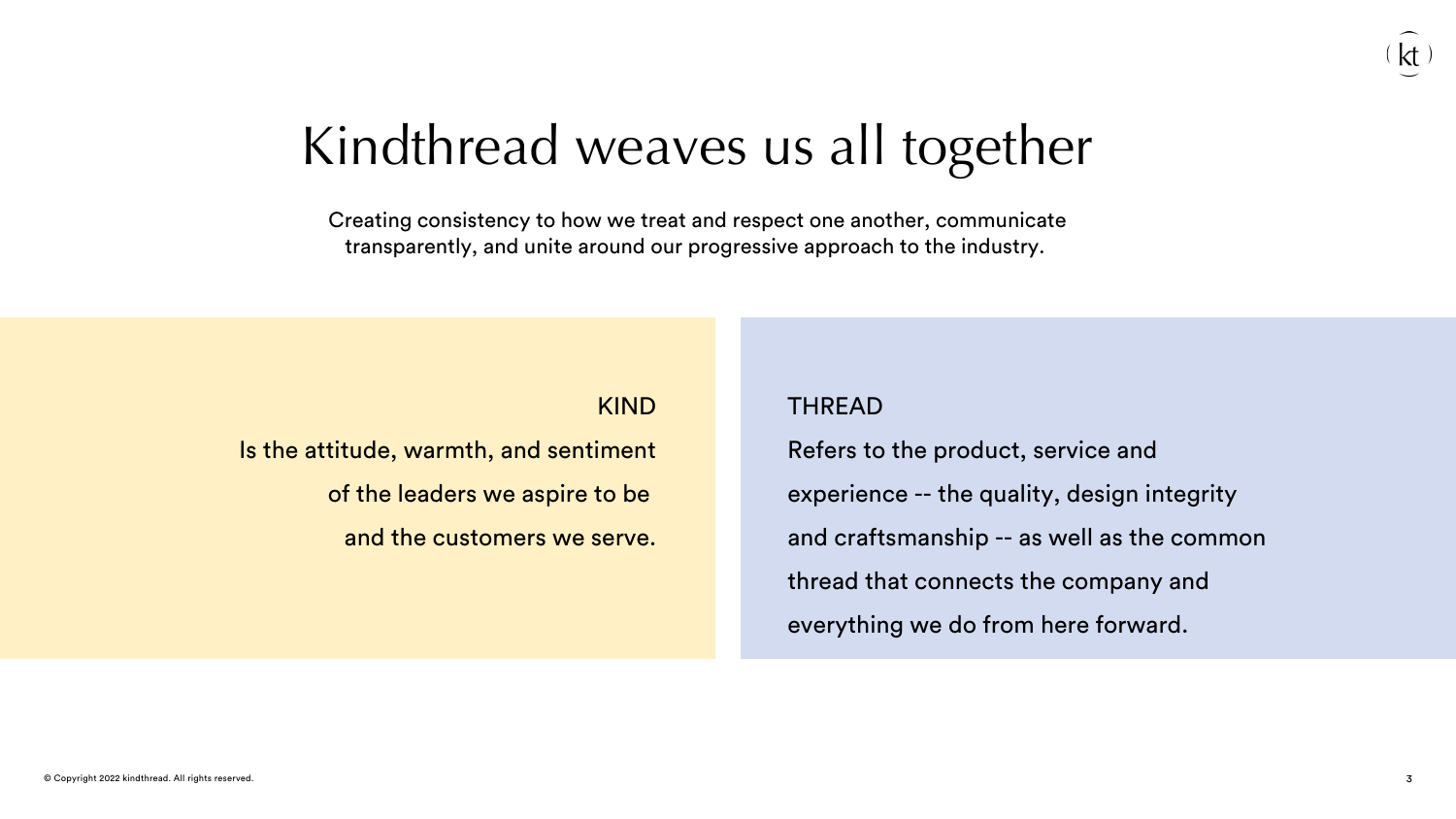#### WHITE CROSS | CHEFWEAR | SCRUBS & BEYOND

#### Our brands are category defining and story rich.



## kindthread LANDAU I

Each of our iconic brands brings their distinct value to the portfolio and each has outsized potential to become even stronger together, through modernization and efficiency.

We are unlocking extraordinary competitive advantage and setting the stage for continued growth by providing unique products, services and experiences to our retail partners.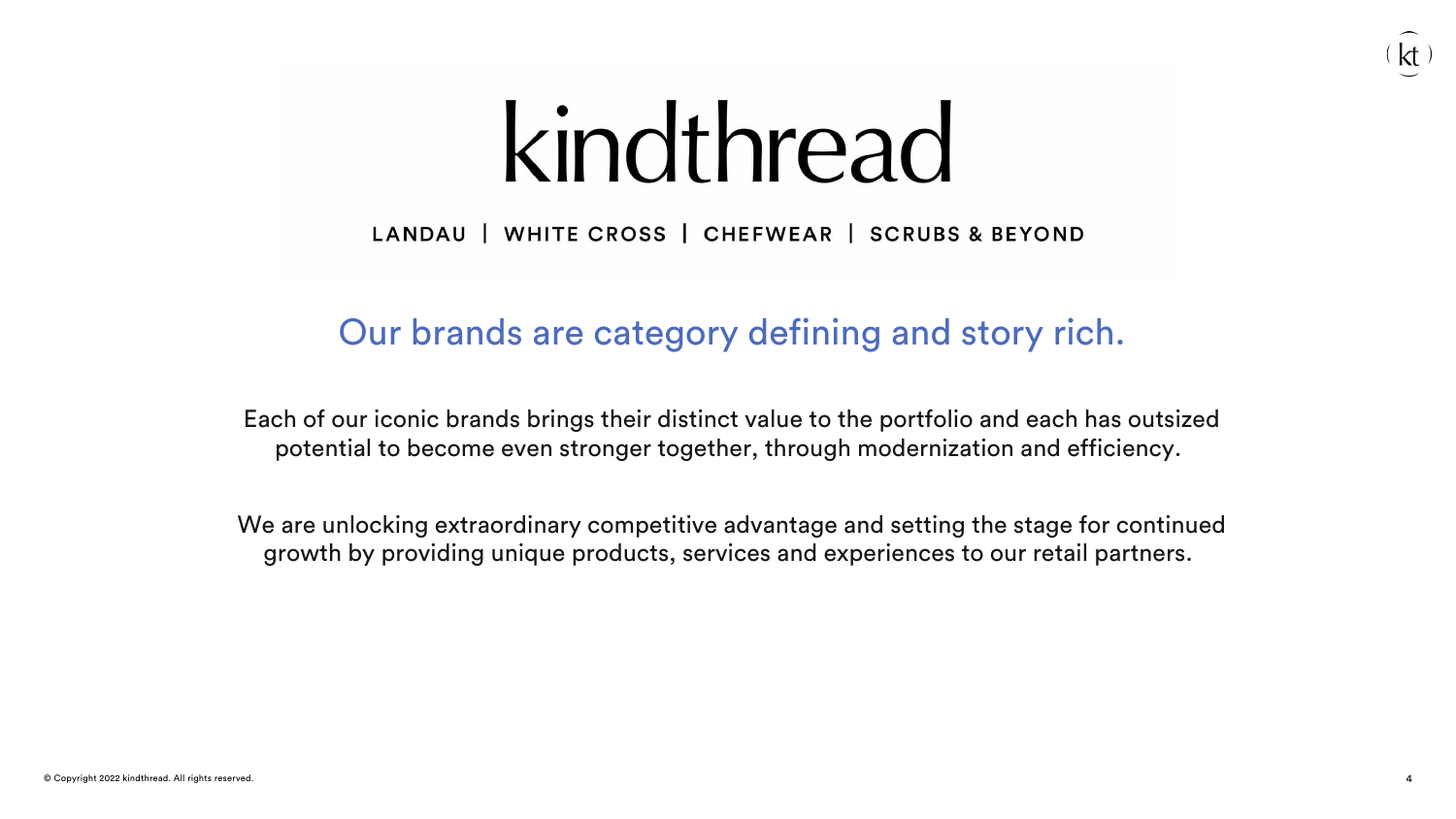5

#### Strategic Plan

### Kindthread: The New Standard For Healthcare & Occupational Apparel

Coveted Brands & **Experiences** 

#### FINANCIAL **STRENGTH**



#### HIGH-PERFORMING **TEAM**

Driving Industry **Transformation** 



For Healthcare & **Occupational** 

#### **MODERN STORYTELLING**

Redefining the **Narrative** 

#### **SOCIALLY CONSCIOUS**

Aggressive & Profitable Growth

FIRST TRULY GLOBAL OMNI-CHANNEL

> With a Softer **Sustainable** Footprint

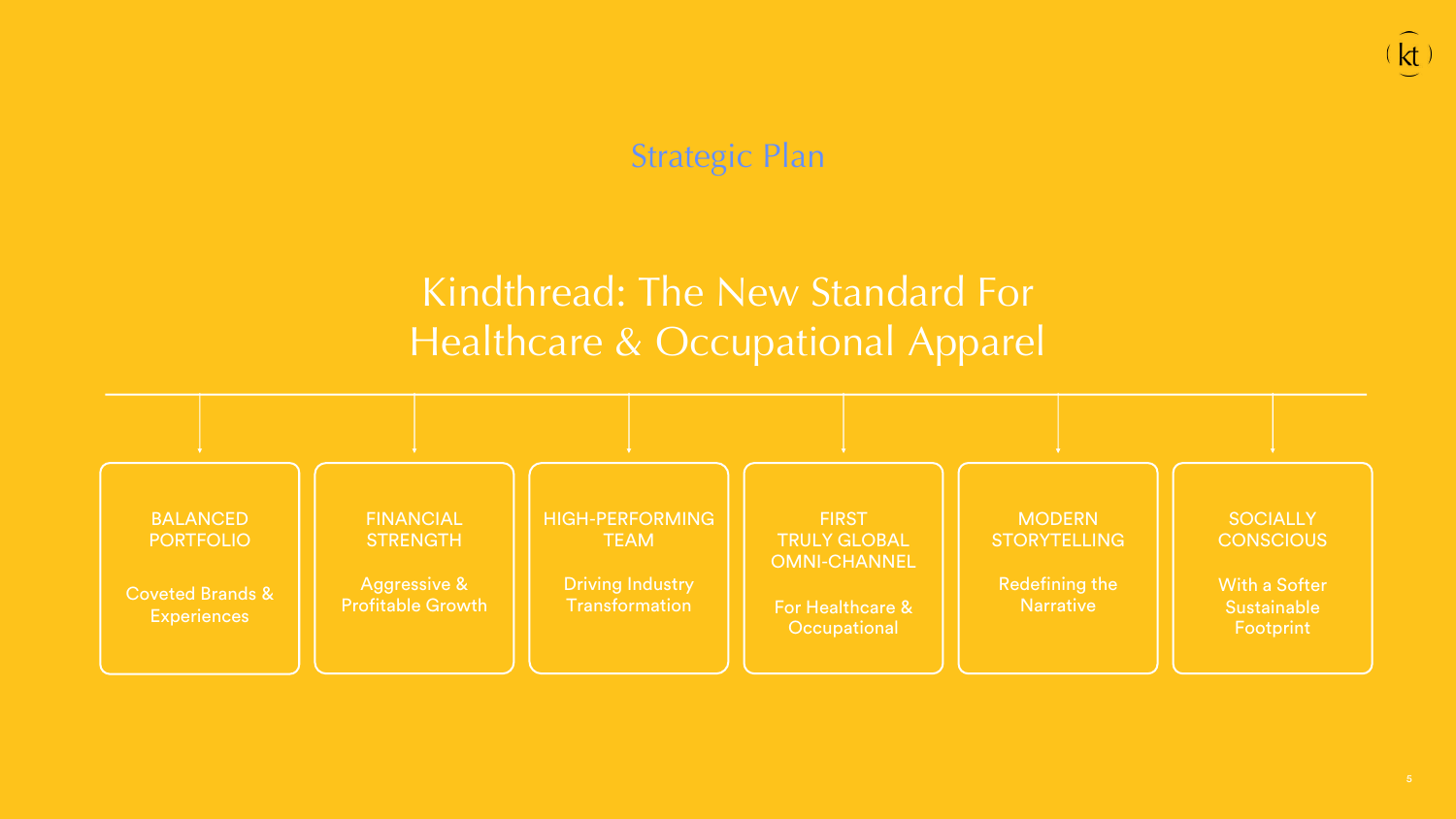



### Powerful Ecosystem

Built By Strong Uniform Brands And Diverse Distribution

#### Combined Business Capabilities Leverages Cross-functional Efficiencies Globally Across All Sales Channels

#### Advanced Marketing Insights Shared Across The Organization Inform A Controlled Distribution Strategy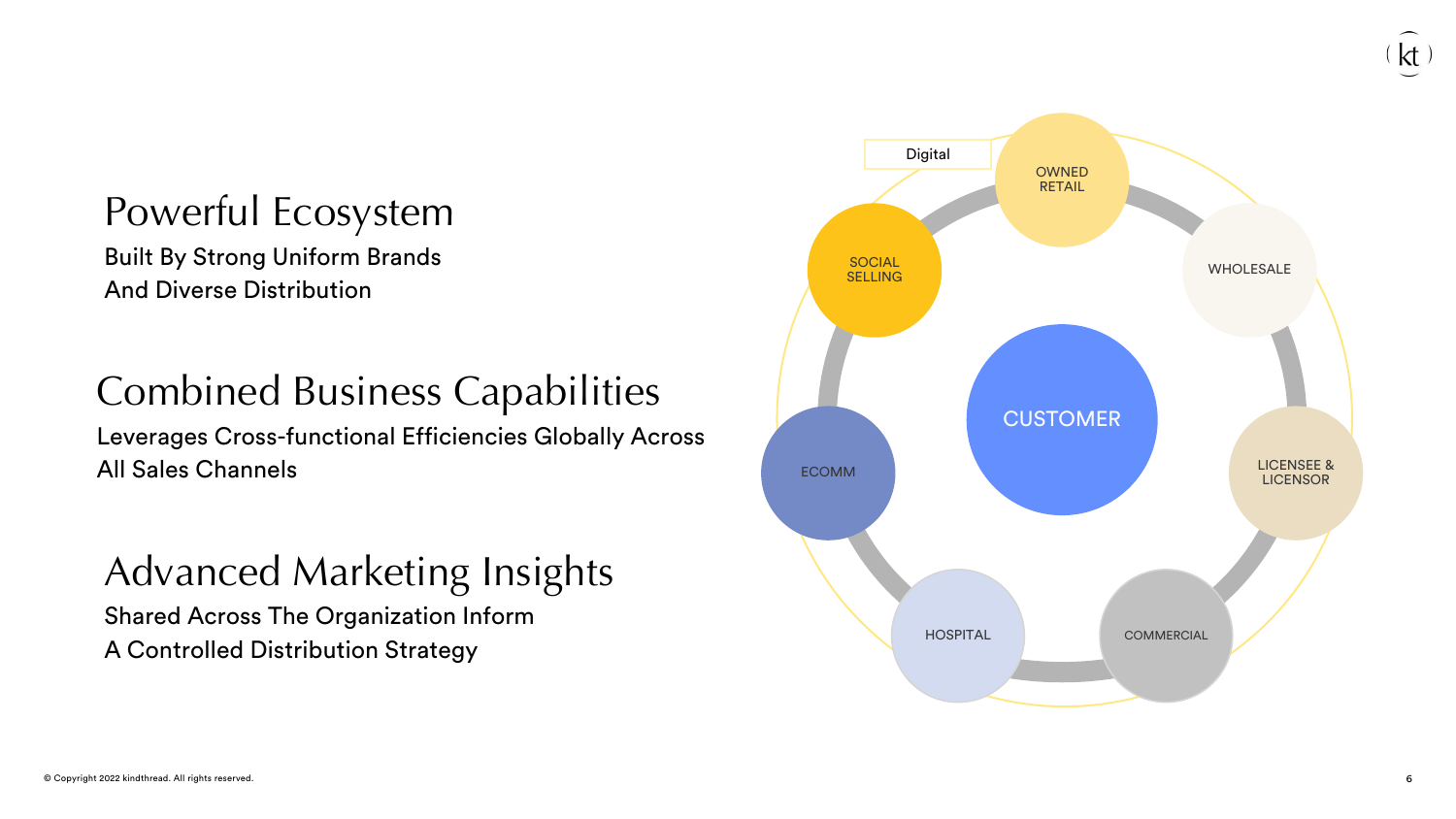- » Operate in service of the Healthcare professional
- » Drive for results and win
- » Confident about our capabilities yet always remaining humble
- » Friendly, caring; engage and respect employees
- » Give back and enhance the communities we operate in
- » Takes a holistic, enterprise perspective
- » Operate with a high sense of action and urgency; responsive
- » Customer obsessed
- » Simplify; focus on what creates value
- » Talent development mindset; invests in and develop people
- » Leverage data to drive decision making

- » Nimble, quick, agile; adapt and pivot as new information surfaces
- » Data oriented; use facts and objective results to drive decision making
- » Hard working and results oriented
- » Focuses on the big picture; collaborates with others so we can win together





## Kindthread's Organizational Approach

#### CULTURE EXECUTIVE LEADERSHIP TALENT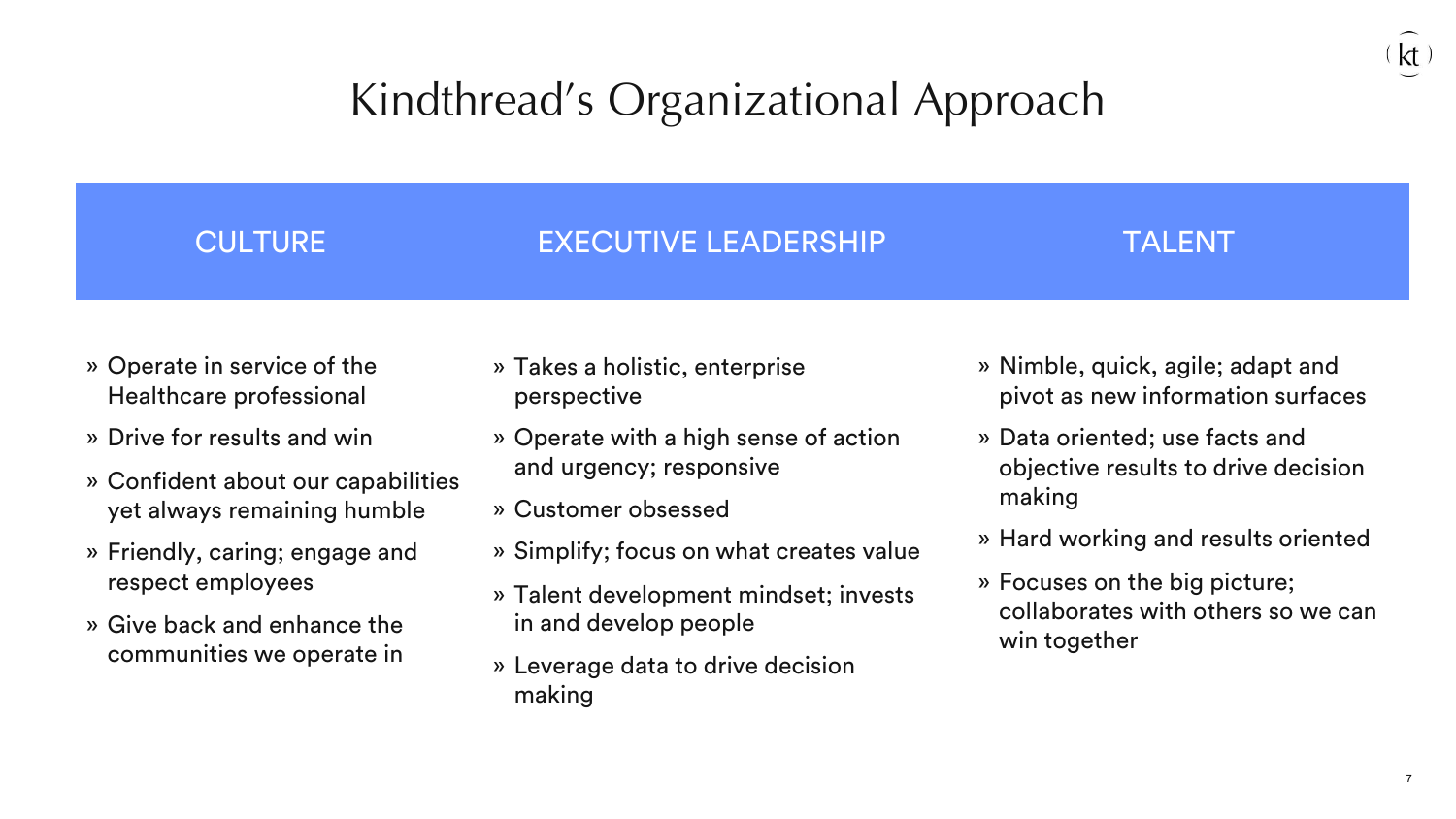

### Our Commitment

To improving the lives of healthcare workers extends beyond product and retail experience. Through advocacy, awareness and action, we are focused on the mental health and well-being of healthcare professionals worldwide.

### Our Values

### Our Impact

Of Integrity, Individuality, Curiosity, Empathy and Utility guide our philosophy on how we serve our business partners, our communities and each other.

Is focused on three global pillars: Environment, Community, Healthcare Associates Wellness.

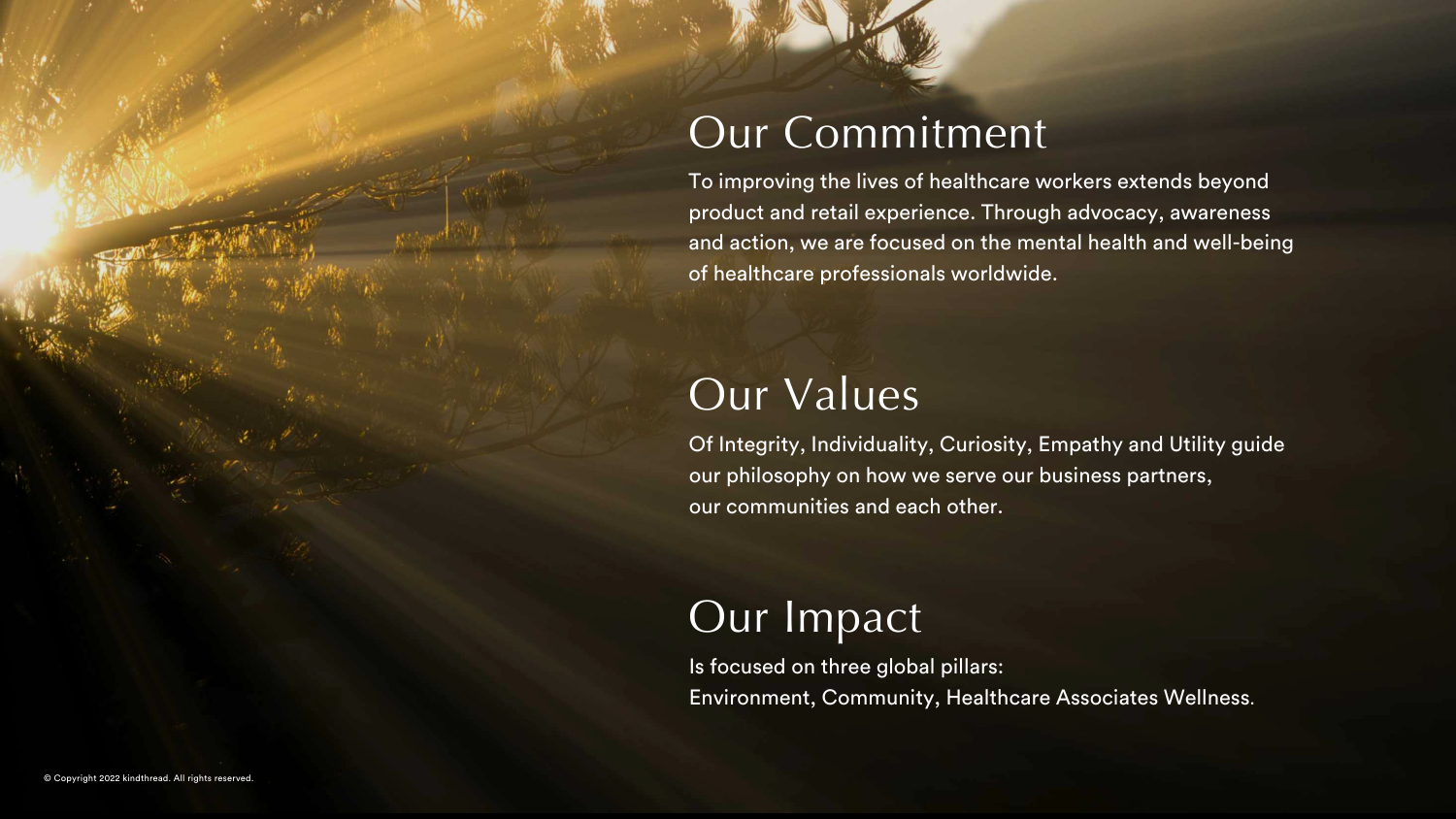#### Executive Team



Chief Revenue Officer

MICHAEL MCCARTHY

Chief Product Officer

LA UREN RIE CK HOFF

Chief Operating Officer Chief Revenue Officer Chief Product Officer Co-Chief Marketing Officer

SALLIAN SONG

M I C H A E L VERMILION

DAVID AQUINO

Chief Executive Officer

DAVID MURPHY

K A REN DUFFY

co-Chief Marketing Officer Chief Commerce Officer

Chief Financial Officer



#### LILIA LAUREN